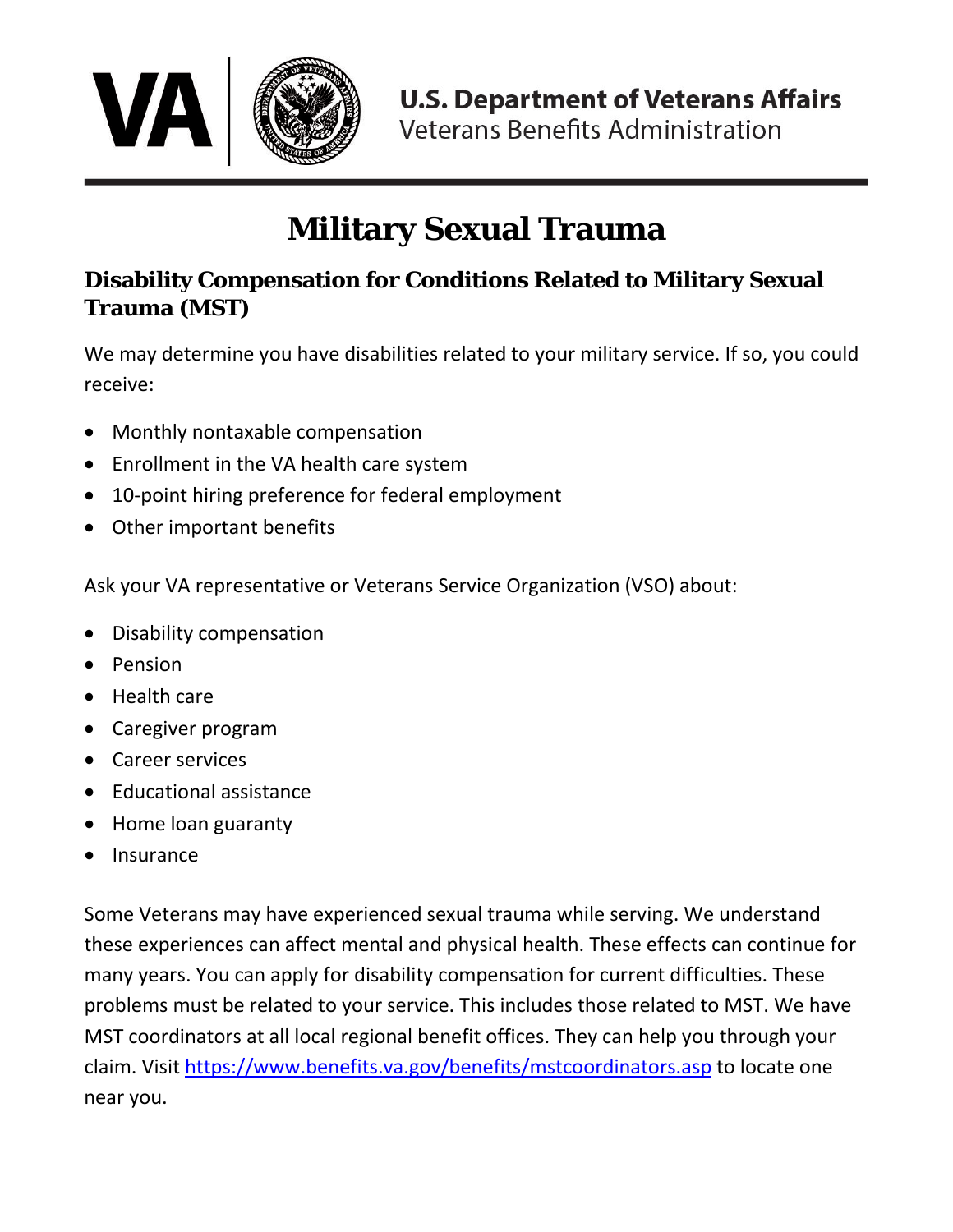## **MST Definition**

MST is defined by Title 38 U.S. Code 120D. It states MST is:

- Psychological trauma resulting from a physical assault of a sexual nature
- Battery of a sexual nature
- Sexual harassment which occurred while the Veteran was serving on:
	- o Active duty
	- o Active duty for training
	- o Inactive duty training

Sexual harassment is different. It is defined as "repeated, unsolicited verbal or physical contact of a sexual nature."

#### **Disability Compensation for MST**

Disability compensation is not given for MST. However, you can receive it for conditions that result from MST.

#### **Posttraumatic Stress Disorder (PTSD) as a Result of MST**

It is possible to have PTSD and other mental health disorders after MST. Any trauma can result in these disorders. PTSD is the most common mental health diagnosis related to MST.

#### **Disability Claim Evidence**

The following can support your MST claim:

- Department of Defense sexual assault or harassment reporting forms
- Investigative reports completed during military service

We know not all sexual trauma events are reported. PTSD claims related to MST require less evidence. Instead, we now look for "markers." These may be signs, events or circumstances. These provide some clue the traumatic event happened. Some examples of markers are:

- Records from official sources
	- o Law enforcement
	- o Rape crisis centers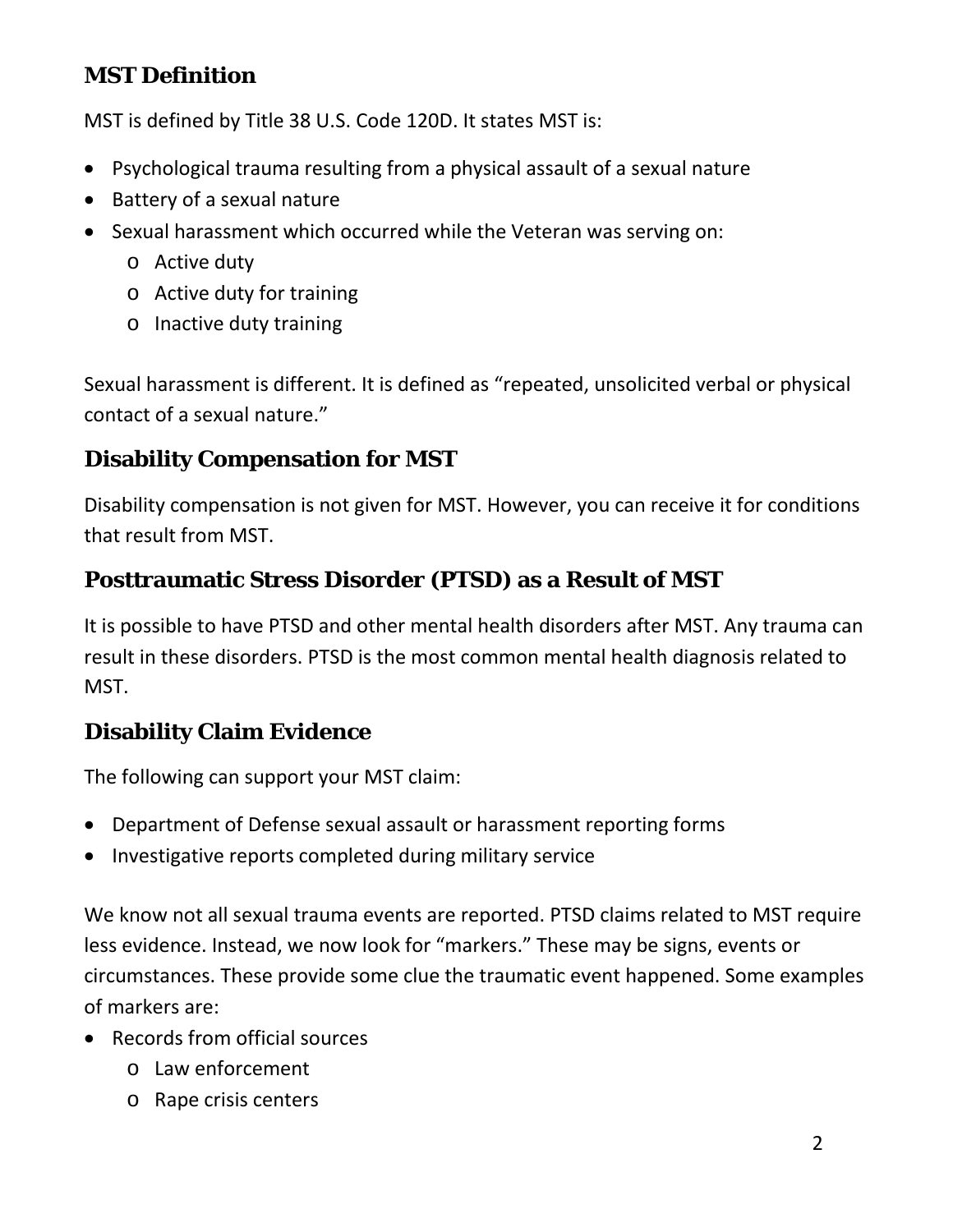- o Mental health counseling centers
- o Hospitals
- o Physicians
- Pregnancy tests
- Tests for sexually transmitted diseases
- Statements from others
	- o Family members
	- o Roommates
	- o Clergy members
	- o Fellow Service members
	- o Counselors
- Requests for transfer to another military duty assignment
- Decrease in work performance
- Substance abuse
- Episodes of the following without clear cause:
	- o Depression
	- o Panic attacks
	- o Anxiety
- Unexplained behavior (economic or social)
- Relationship issues, like divorce
- Sexual dysfunction

#### **Standards of Evidence for MST-Related PTSD Claims**

In 2002, we relaxed required evidence standards for these claims. We did this to consider all available evidence. Military service records may not contain the evidence you need. VA regulation now states that evidence from non-military sources can be used.

Sometimes direct evidence of an MST is not available. In these cases, we may request a medical opinion. We will also use any markers to verify the MST. This will help relate it to current PTSD symptoms.

## **Previously Denied Claims**

We have developed an increased awareness of MST issues.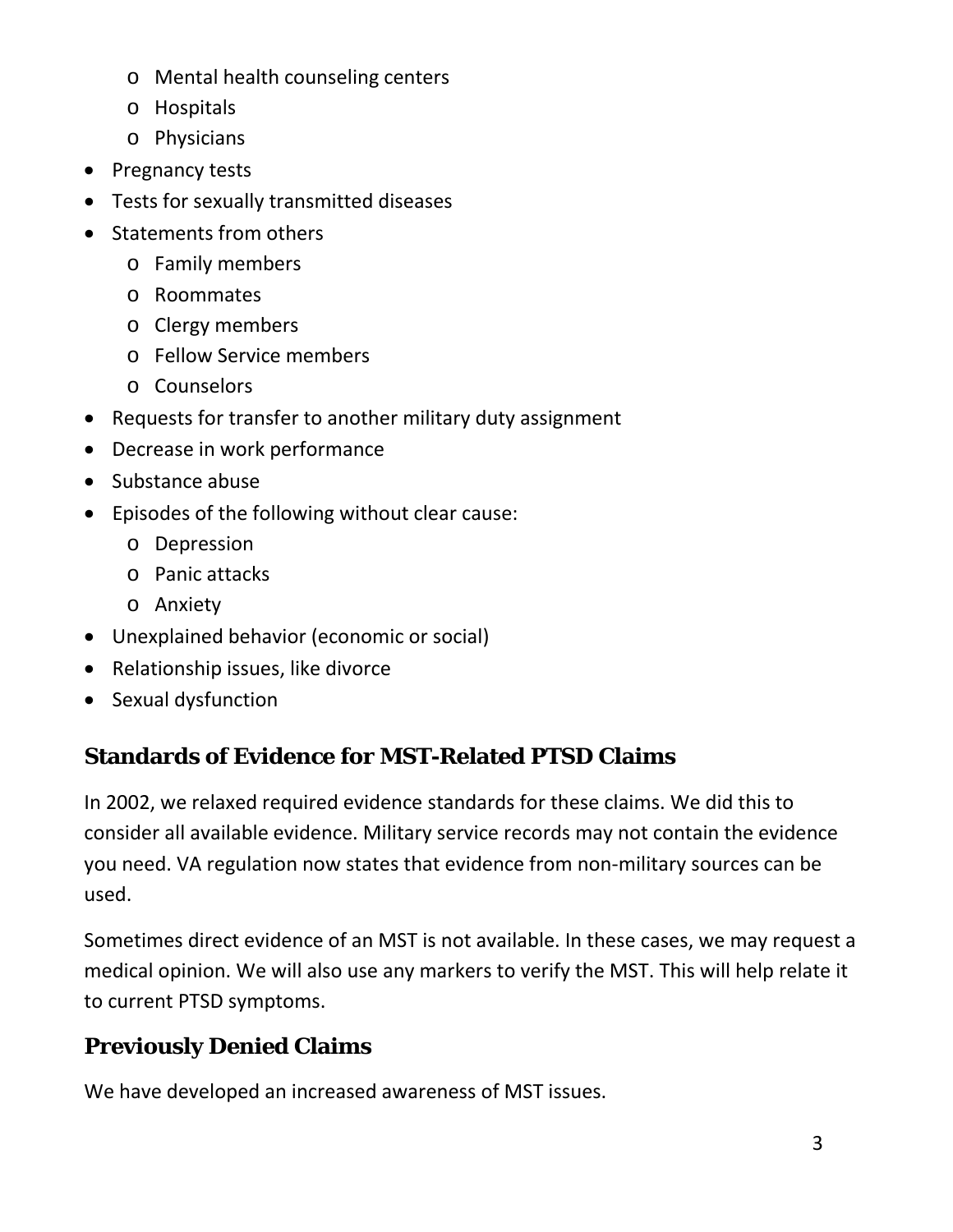In 2011, we provided special training to employees who conduct examinations for these claims. This includes mental health clinicians and office personnel. The training is ongoing. Sessions focus on finding marker evidence to support claims. If you filed an MST-related PTSD claim before December 2011, please refile. We want everyone to reap the benefits of this training. You can request a re-evaluation through your local VA regional office.

# **Re-Evaluating a Previously Denied Claim**

We are happy to review a previously denied MST-related PTSD claim. Simply call your regional office at 800-827-1000. You can also log into your eBenefits account. Visit [https://www.ebenefits.va.gov.](https://www.ebenefits.va.gov/)

## **New Information During a Re-Evaluation**

Send any new evidence when you request your re-evaluation. You can find VSOs, MST specialists or Women Veterans Coordinators at every VA regional office. They can help you choose the best information to submit.

Treatment for MST-Related Conditions

We provide free health care for physical and mental health conditions related to MST. You do not need documentation of the MST experiences or a disability compensation rating. Even if you are not eligible for other VA care, you may qualify for this free health care.

# **Applying for Disability Compensation**

There are many ways to apply:

- Complete VA Form 21-526, Veteran's Application for Compensation and/or Pension. Find this form at: [https://www.vba.va.gov/pubs/forms/VBA-21-526-ARE.pdf.](https://www.vba.va.gov/pubs/forms/VBA-21-526-ARE.pdf)
- Apply online at [https://www.ebenefits.va.gov.](https://www.ebenefits.va.gov/)
- Appoint an accredited Veterans Service Officer (VSO) to help file your claim.

There are male and female MST coordinators at every VA regional office. They are available to help you.

• We will connect you with an MST coordinator. Call 800-827-1000.